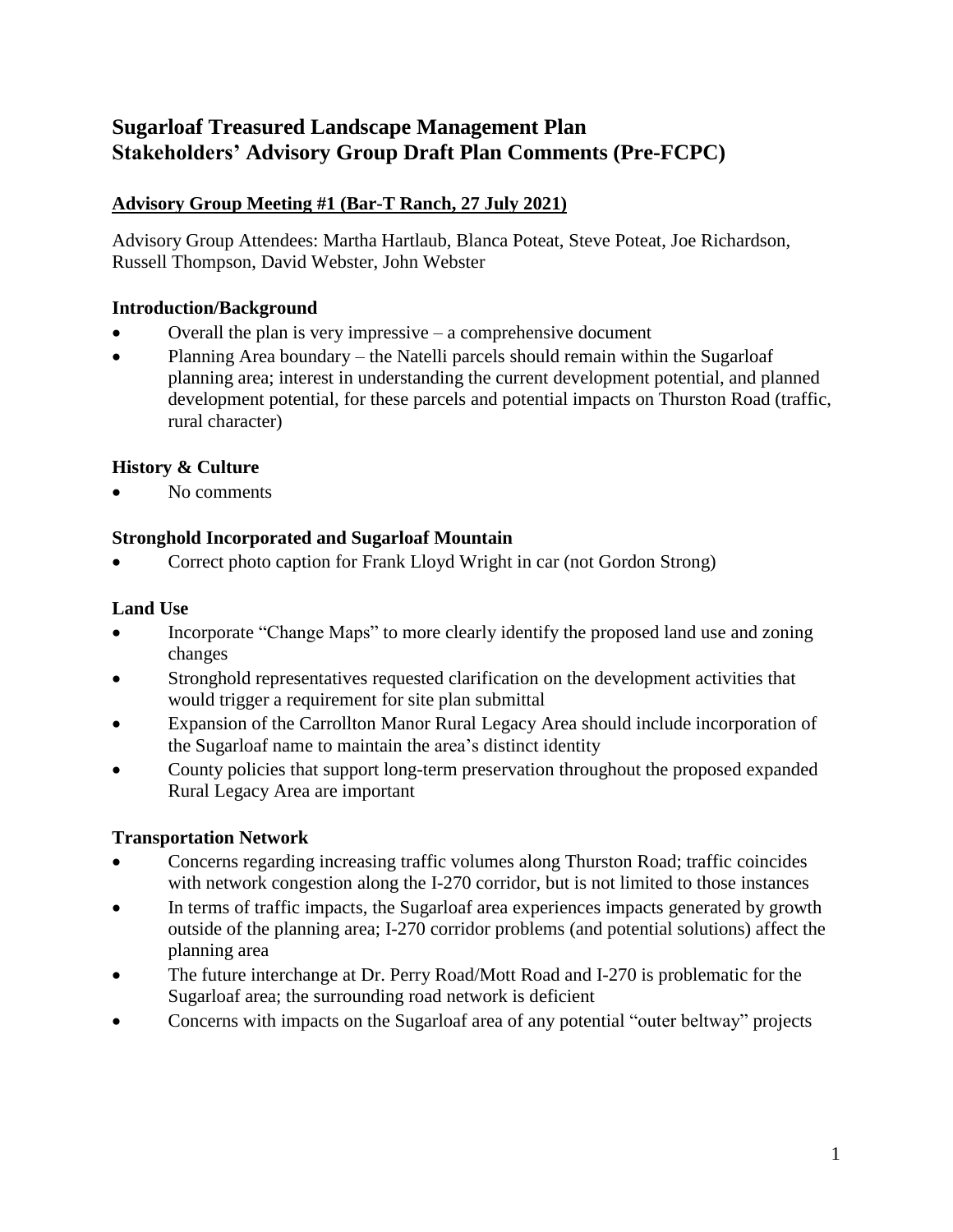## **Watershed/Water Quality**

 A great benefit to have this environmental data included in the plan document; this information is not collected in any other single document available to the public

### **Forestlands, Green Infrastructure, and Biodiversity**

- A great benefit to have this environmental data included in the plan document; this information is not collected in any other single document available to the public
- Timber Harvest Permit application requirements for DNR Wildlife & Heritage Service review may be onerous for property owners who are working in the best interest of their forestlands; proposed requirements should be consistent with current harvesting practices that are not detrimental to the local environment; as proposed, the standards could result in a shorter "window" in which harvesting may occur
- Stronghold representatives wish to confer with state forestry officials prior to submitting more detailed comments regarding the proposed timber harvesting changes
- Support the tree planting initiatives included in the plan

## **Climate Change**

Support having a chapter specifically addressing climate change in the plan

## **Overlay District**

- Would like to see sustainability characteristics (energy independence, renewables, water conservation) factored into the overlay district; perhaps apply sustainability standards in the criteria established for applicants seeking to exceed the maximum building size
- Strongly support "firing range" as a non-permitted use in the planning area
- Add footnotes and other explanatory text to items such as the Use Table

## **Additional Issues**

- In addition to highlighting the need to pursue increased rural broadband access, the plan should delineate practical solutions to the deficit in rural broadband access in the Sugarloaf area (and other rural areas of the county) since this service has become necessary to thrive economically, educationally, and individually in the 21st Century; current services are either prohibitively expensive, impractical to install, or simply unavailable in this and other rural areas
- Create a summary document for the with plan highlights for the public

# **Advisory Group Meeting #2 (Virtual-Webex, 28 July 2021)**

Advisory Group Attendees: Tina Theime Brown, Mike Kay, Ingrid Rosencrantz, David Webster, John Webster

### **Introduction/Background**

 Sugarloaf TLMP sets a high standard for Livable Frederick area plans; very impressive document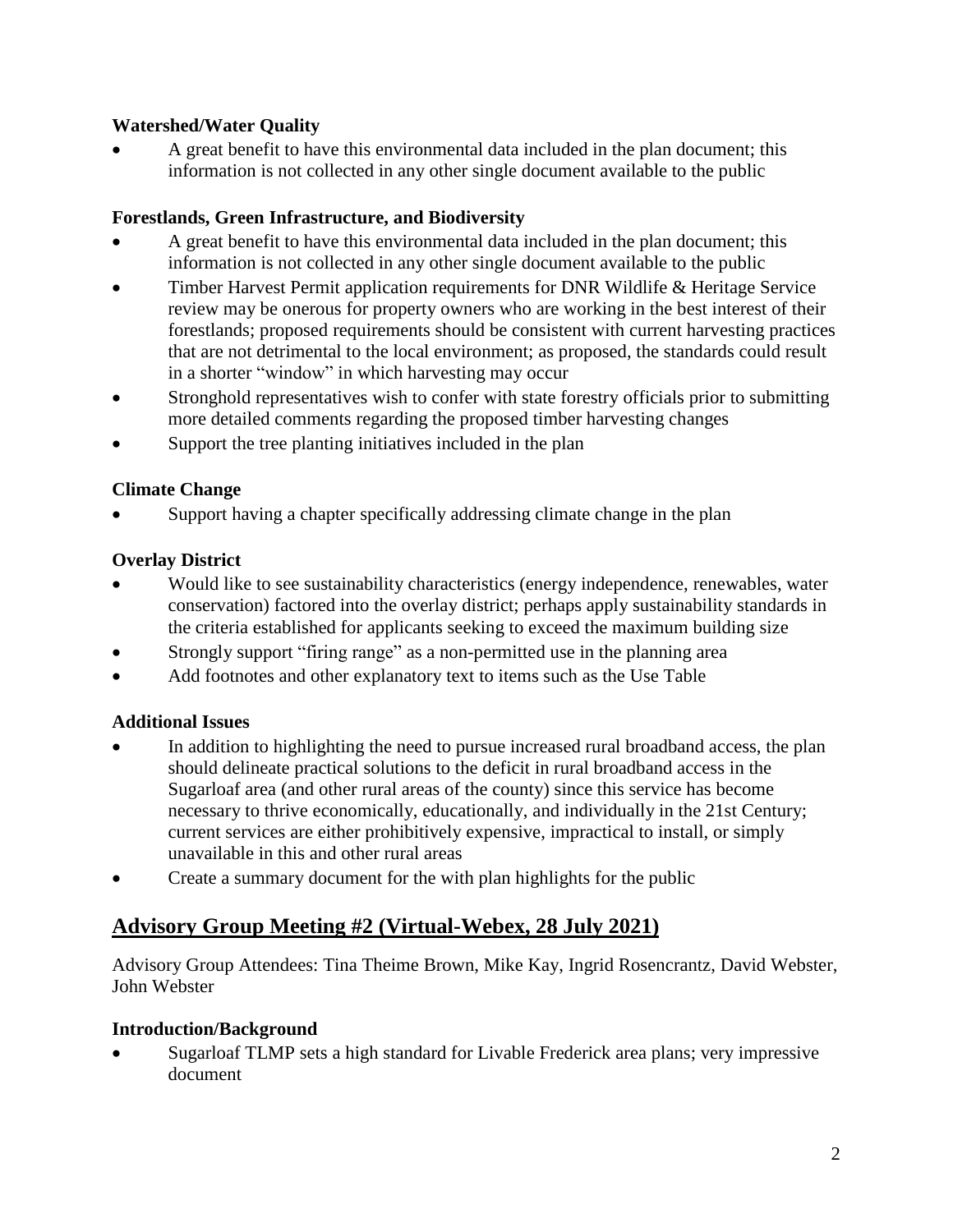- Noel Manalo (Miles & Stockbridge) will submit detailed written comments at a later date on behalf of Stronghold
- Seeking rationale for planning area boundaries; particularly the changes since the Plan's initial development/the release of the briefing book
- I-270 is a better boundary on the north (instead of MD 80); better reflects the neighborhood cohesiveness in that area

## **History & Culture**

No comments

### **Stronghold Incorporated and Sugarloaf Mountain**

No comments

### **Land Use**

 How effective are the proposed regulatory changes in terms of resource protection? Would like more information and clarity regarding efficacy

## **Transportation Network**

- Mount Ephraim and Thurston Roads sensitive areas in terms of current and potential traffic impacts
- Want more protection for rural roadways, including historical markers or unique identification signs for the Sugarloaf area
- What effect would Rural Roadway designation have on property owners? Any costs, additional permits or reviews, access limitations to roadway?
- Residents seeking traffic suppression/management in Sugarloaf area

## **Watershed/Water Quality**

No comments

### **Forestlands, Green Infrastructure, and Biodiversity**

 Chapter 7: Policy 7-2 ("Insure timber harvesting…"); good goals, but too general and open to broad interpretation; need to refine goals and establish criteria for timber permitting

## **Climate Change**

 Are the initiatives proposed in the plan consistent with the climate change policies? Are the initiatives consistent with county's climate change policies?

## **Overlay District**

No comments